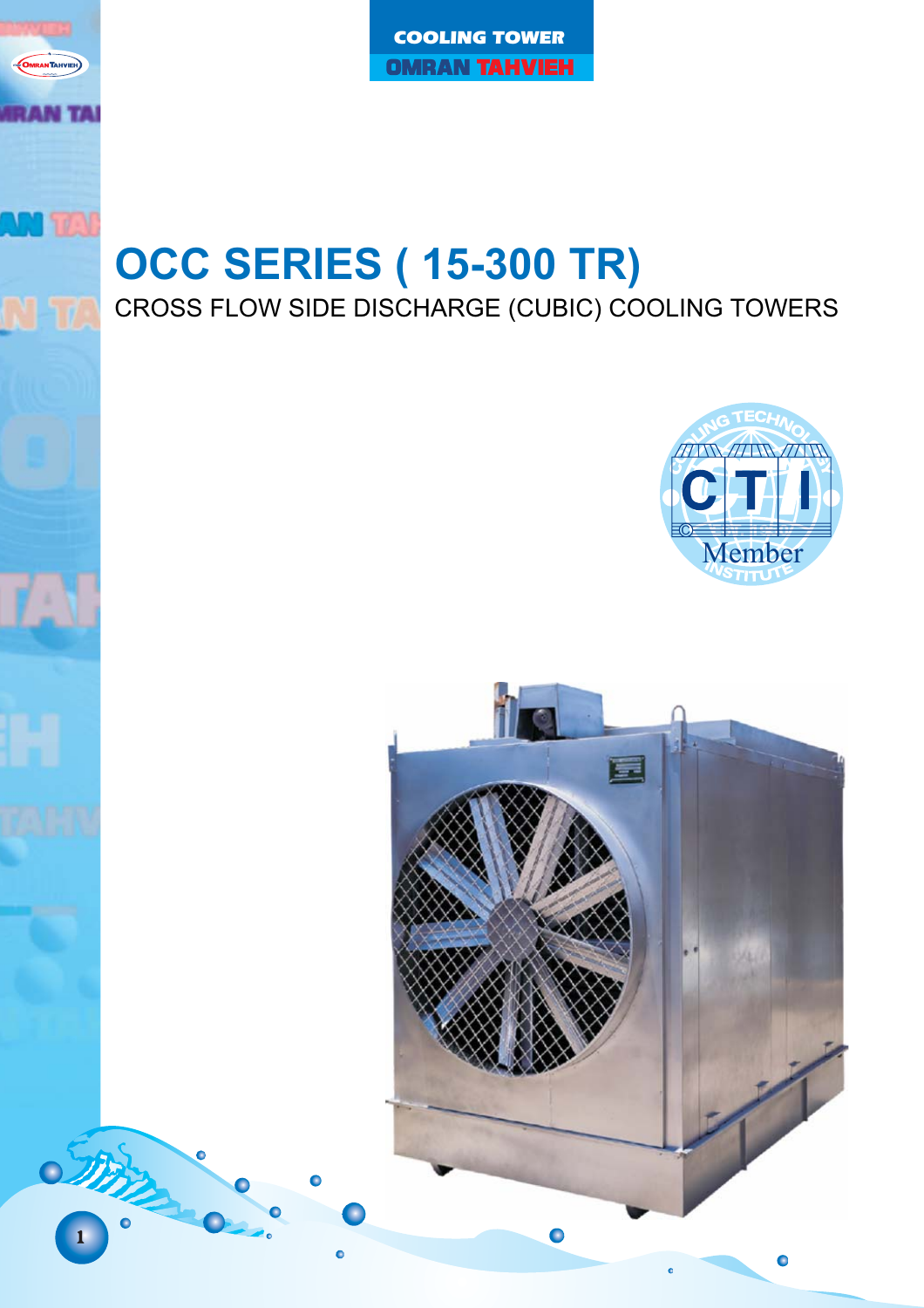

COOLING TOWER **OMRAN TAHVIEH** 

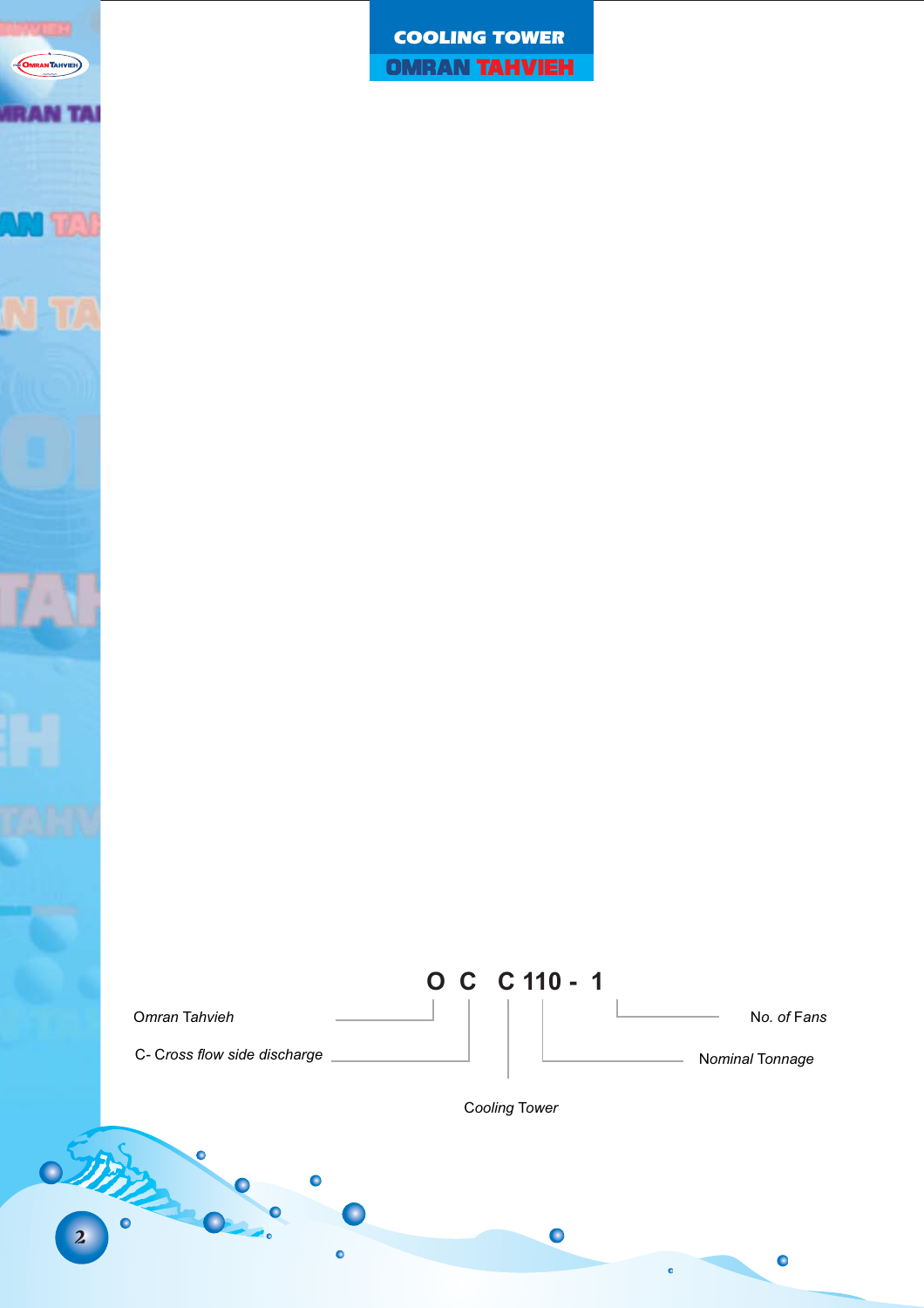## **GENERAL SPECIFICATION OF CROSS FLOW COOLING TOWERS**

**STRUCTURE**: The structure is designed to withstand wind load of 30 psf. Cubic cooling towers consists of modular welded subassemblies cross - braced with tension rods. Unwelded structural joints are bolted.

**CASING**: Casing of galvanized steel sheets give full protection against corrosion.

**BASINS**: Heavy gauge galvanized steel sheets are used to fabricate basins . Tower basins are completed with make up water float control valve as well as over flow, drain and suction fitting.

FILLING : Preservative - treated Russian or Finn timber are used. Design assures permanent fill alignment and configuration.

#### **WATER DISTRIBUTION**

Gravity water distribution system for uniform distribution of hot water over the entire fill area is considered, using flange and collector.

FAN : Low speed, noiseless, multi - blade pressed galvanized steel or aluminum induced- draft propeller fans are standard equipment on some OMRAN TAHVIEH cross flow cooling towers. Fans are designed to grantte adequate air flow between suction and discharge ports for the provision of maximum heat transfer and tower performance requirements.

DRIVE : Cubic cooling tower fans are beltdriveOption of double speed fan for belt drive cooling towers on request is possible.

#### **SERIES COOLING TOWER SELECTION PROCEDURE**

- 1. CALCULATE "K" factor
	- Design hot water temperature = HWT  $\degree$ F Design cold water temperature = CWT  $\degree$ F Environment wet bulb temperature  $=$  WBT  $\circ$ F
		- $K =$
- Add 8 to 10 percent to "K." for usage efficiecy reduction.
- 2. Fnter the "OCC" or chart at "K" factor and draw horizental line to intersection with environment wet bulb temperature "WBT".
	- . Proceed vertically to intersection with a line horizontally drawn from design flow rate "G.P.M."
	- . Select model at intersection of these lines. ( IF INTERSECTION POINT FALLS BETWEEN MODELS, SELECT MODEL TO THE RIGHT).

 $\bullet$ 

\* FOR CONDITIONS NOT AVAILABLE ON CHARTS CONSULT OMRAN SALES OFFICE.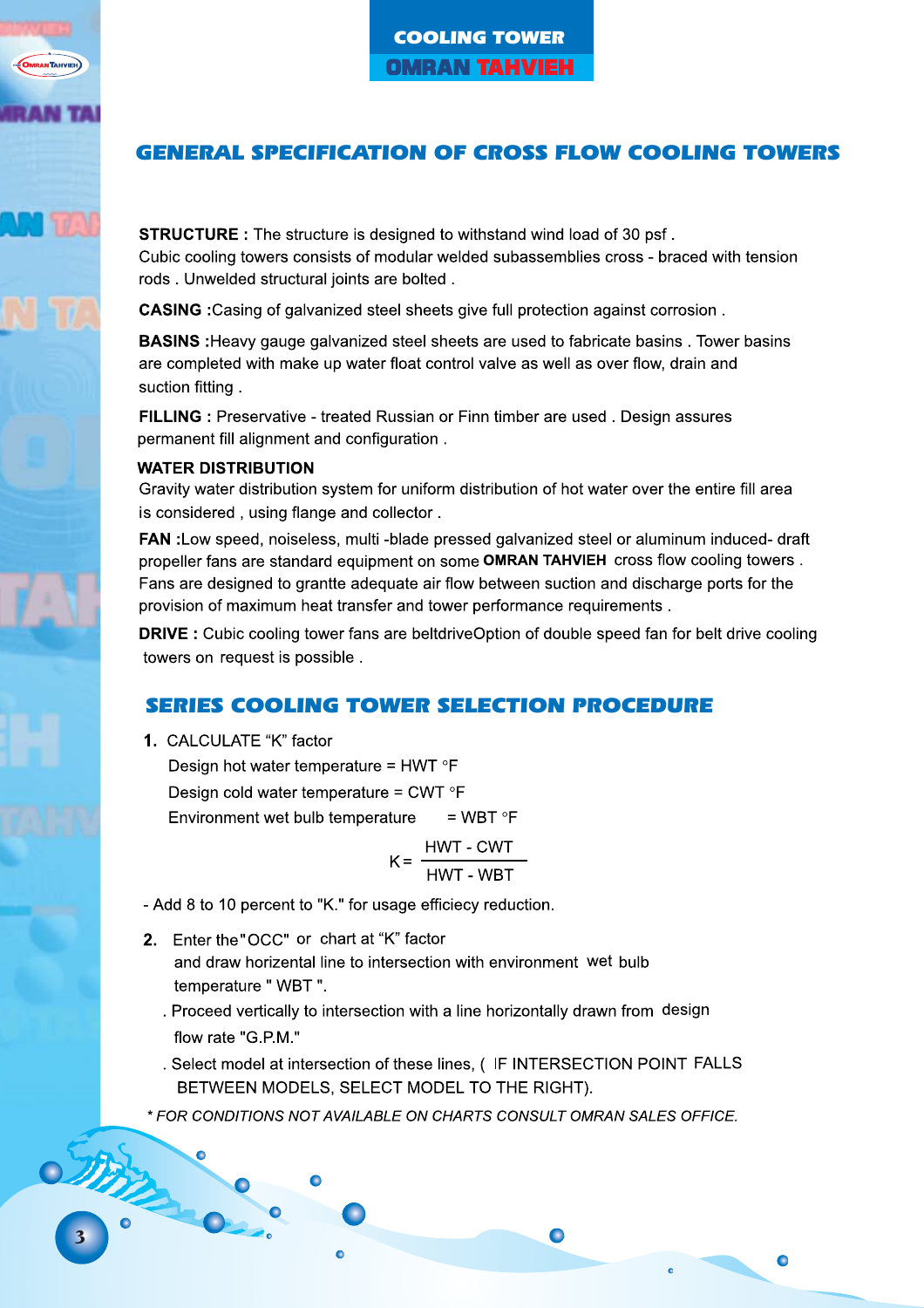

## SELECTION CHART

**OMRANTAHVIEH** 

**AN TA** 



*PLEASE WHEN RELATIVE HUMIDITY IS HIGH CONSULT OMRAN SALES OFFICE*

ó

 $\bullet$ 

 $\bullet$ 

4

Δ

 $\bullet$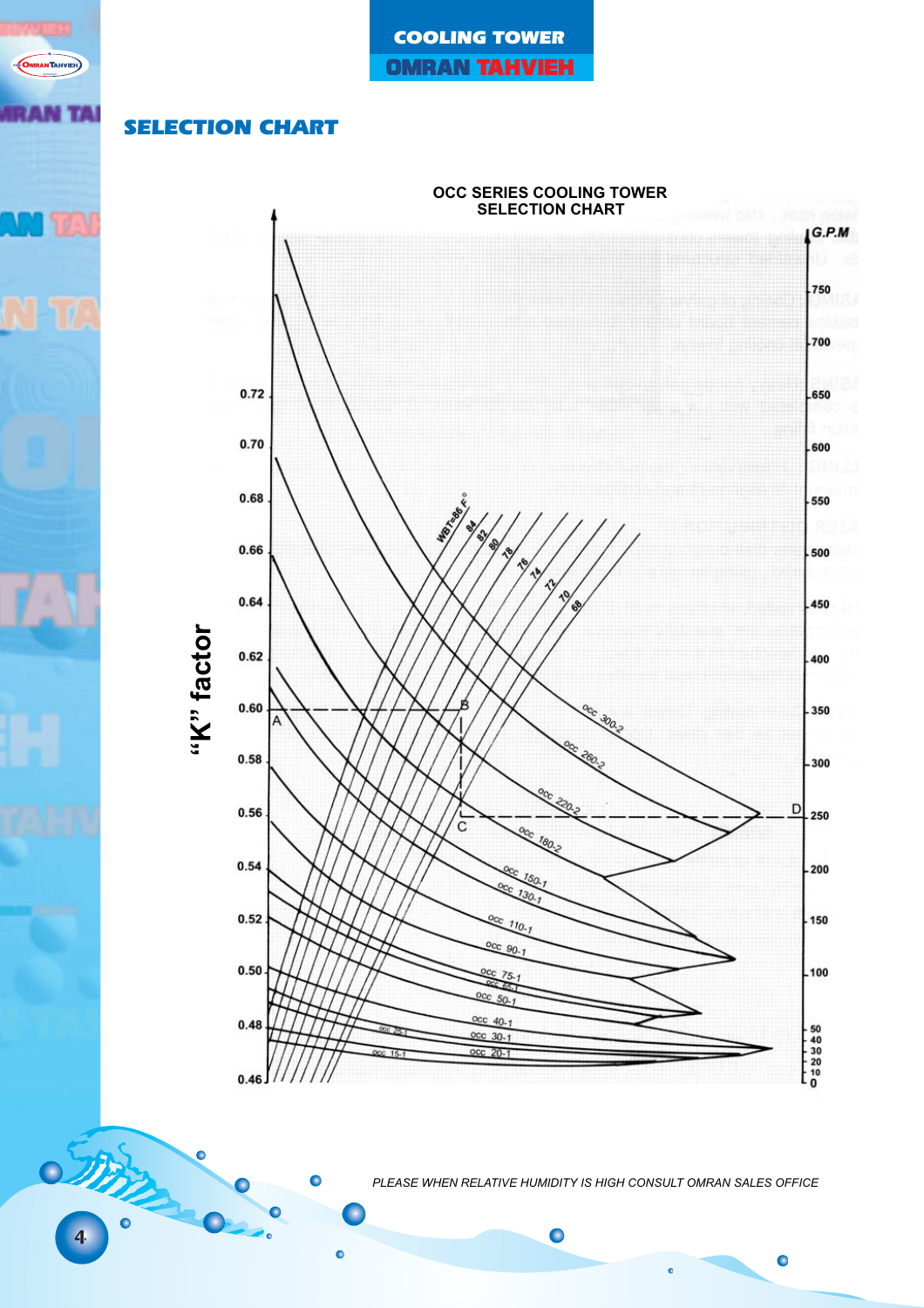# COOLING TOWER **OMRAN TAHVIEH**





#### Table:1 OMRAN TAHVIEH Cubic CoolingTower Ap nate Dimensional Datar

| Subject to modification<br>MRAN TAHVIEH Cubic CoolingTower Approximate Dimensional Data: |                |               |              |               |               |                 |                |                           |                 |                  |                |                           |                 |                  |
|------------------------------------------------------------------------------------------|----------------|---------------|--------------|---------------|---------------|-----------------|----------------|---------------------------|-----------------|------------------|----------------|---------------------------|-----------------|------------------|
|                                                                                          | <b>TONS</b>    | <b>LENGTH</b> | <b>WIDTH</b> | <b>BODY</b>   | <b>TOTAL</b>  | <b>FAN</b>      | <b>MOTOR</b>   | <b>PIPING CONNECTIONS</b> |                 |                  |                | <b>APPROXIMATE WEIGHT</b> |                 |                  |
| <b>MODEL</b>                                                                             | <b>NOMINAL</b> |               |              | <b>HEIGHT</b> | <b>HEIGHT</b> | <b>NO.x DIA</b> |                |                           |                 |                  | kg             |                           |                 |                  |
|                                                                                          | <b>TR</b>      | L             | W            | h             | н             | $\phi$          | NO. x HP       | <b>INLET</b>              | <b>OUTLET</b>   | <b>OVER FLOW</b> | <b>MAKE UP</b> | <b>DRAIN</b>              | <b>SHIPPING</b> | <b>OPERATING</b> |
| OCC 15-1                                                                                 | 15             | 1300          | 1000         | 1500          | 1720          | 1x850           | $1 \times 1/2$ | $2 \frac{1}{2}$           | $2 \frac{1}{2}$ | 1/2"             | 1/2"           | 11/2"                     | 370             | 800              |
| OCC 20-1                                                                                 | 20             | 1300          | 1000         | 1600          | 1820          | 1x850           | $1 \times 3/4$ | $2 \frac{1}{2}$           | $2 \frac{1}{2}$ | 1/2"             | 1/2"           | 11/2"                     | 400             | 900              |
| OCC 25 -1                                                                                | 25             | 1300          | 1000         | 1700          | 1920          | 1x850           | $1 \times 3/4$ | 21/2"                     | $2 \frac{1}{2}$ | 1/2"             | 1/2"           | 11/2"                     | 500             | 1050             |
| OCC 30-1                                                                                 | 30             | 1300          | 1000         | 1800          | 2020          | 1x850           | 1x1            | $2 \frac{1}{2}$           | $2 \frac{1}{2}$ | 1/2"             | 1/2"           | 11/2"                     | 580             | 1300             |
| OCC 40-1                                                                                 | 40             | 2350          | 1450         | 1750          | 1970          | 1x 1200         | $1 \times 1$   | 3"                        | 3"              | 3/4"             | 1/2"           | 2"                        | 810             | 1500             |
| OCC 50-1                                                                                 | 50             | 2350          | 1450         | 1850          | 2070          | 1x 1200         | $1 \times 1.5$ | 3"                        | 3"              | 3/4"             | $1/2$ "        | 2"                        | 1200            | 2300             |
| OCC 65-1                                                                                 | 65             | 2350          | 1450         | 1950          | 2170          | 1x 1200         | $1 \times 1.5$ | 3"                        | 3"              | 3/4"             | 1/2"           | 2"                        | 1300            | 2550             |
| OCC 75 -1                                                                                | 75             | 2350          | 1450         | 2050          | 2270          | 1x 1200         | $1 \times 2$   | 3"                        | 3"              | 3/4"             | 1/2"           | 2"                        | 1400            | 2700             |
| OCC 90 -1                                                                                | 90             | 2500          | 1700         | 1950          | 2170          | 1x 1350         | $1 \times 2$   | 4"                        | 4"              | 1"               | 3/4"           | 21/2"                     | 1700            | 300              |
| OCC 110-1                                                                                | 110            | 2500          | 1700         | 2050          | 2270          | 1x 1350         | $1 \times 3$   | 4"                        | 4"              | 1"               | 3/4"           | 21/2"                     | 2100            | 3300             |
| OCC 130 -1                                                                               | 130            | 2500          | 1700         | 2150          | 2370          | 1x 1350         | 1 X 4          | 4"                        | 4"              | 1"               | 3/4"           | 21/2"                     | 2400            | 3800             |
| OCC 150-1                                                                                | 150            | 2600          | 1700         | 2250          | 2470          | 1x 1400         | $1 \times 5.5$ | 4"                        | 4"              | 1"               | 3/4"           | 21/2"                     | 2600            | 4000             |
| OCC 180 -2                                                                               | 180            | 2500          | 3380         | 1950          | 2170          | 2 x 1350        | $2 \times 2$   | $2 \times 4"$             | 6"              | 1"               | 3/4"           | 3"                        | 3200            | 5800             |
| OCC 220 -2                                                                               | 220            | 2500          | 3380         | 2050          | 2270          | 2 x 1350        | $2 \times 3$   | $2 \times 4"$             | 6"              | 1"               | 3/4"           | 3"                        | 3900            | 6500             |
| OCC 260 -2                                                                               | 260            | 2500          | 3380         | 2150          | 2370          | 2 x 1350        | $2 \times 4$   | $2 \times 4"$             | 6"              | 1"               | 3/4'           | 3"                        | 4400            | 7500             |
| OCC 300 -2                                                                               | 300            | 2600          | 3380         | 2250          | 2470          | $2 \times 1400$ | $2 \times 5.5$ | $2 \times 4"$             | 6"              | 1"               | 3/4"           | 3"                        | 5000            | 9000             |
|                                                                                          |                |               |              |               |               |                 |                |                           |                 |                  |                |                           |                 |                  |





 $\bullet$ 

a

 $\bullet$ 



Beltdrive Shaft and Bearing

 $\bullet$ 

ó

Small

**OMRANTAHVIEH** 

**AN TAI**